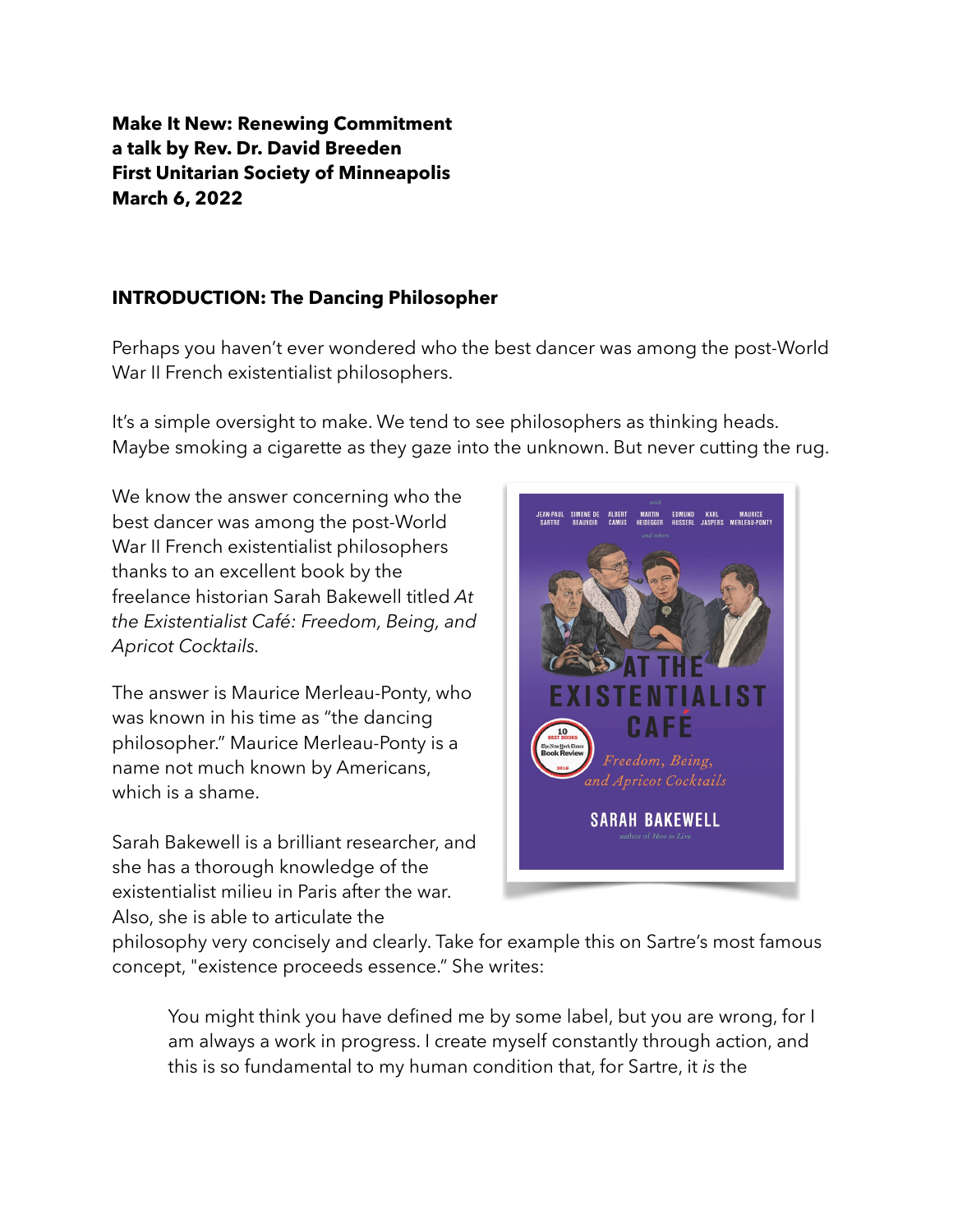human condition, from the moment of first consciousness to the moment when death wipes it out. I am my own freedom: no more, no less.

And this,

Merleau-Ponty . . . saw quite calmly that we exist only through compromise with the world—and that this is fine. The point is not to fight that fact, or to inflate it into too great a significance, but to observe and understand exactly how that compromise works.

"We exist only through compromise with the world—and this is fine."

Merleau-Ponty also wrote one of my favorite quotable quotes:

We can never move definitively from ignorance to certainty, for the thread of the inquiry will constantly lead us back to ignorance again.

Why was Merleau-Ponty the best dancer? For one reason, his entire philosophy had to do with being *in a body*. How we inhabit our bodies and how we negotiate with the space that surrounds us.

Merleau-Ponty stated the obvious very succinctly: "I am conscious of the world by means of my body."

It's obvious. But we tend to forget that. A lot.

### **ONE: Body Experience**

#Nowadays, we hear the phrase "lived experience" everywhere. We use it to express the idea that every person's subjective experience is valid and important. We use it to point out what at first appears obvious, but upon examination is not so obvious: Your "lived experience" and my "lived experience" are not the same, and that's OK. That's the nature of reality.

The term "lived experience" has come into vogue in popular usage because it is a useful concept. It explains, for example, how one person can see history as a march toward freedom and another can see history as an endless story of subjugation and warfare. Yet, as so often happens when a philosophical idea somehow gets loose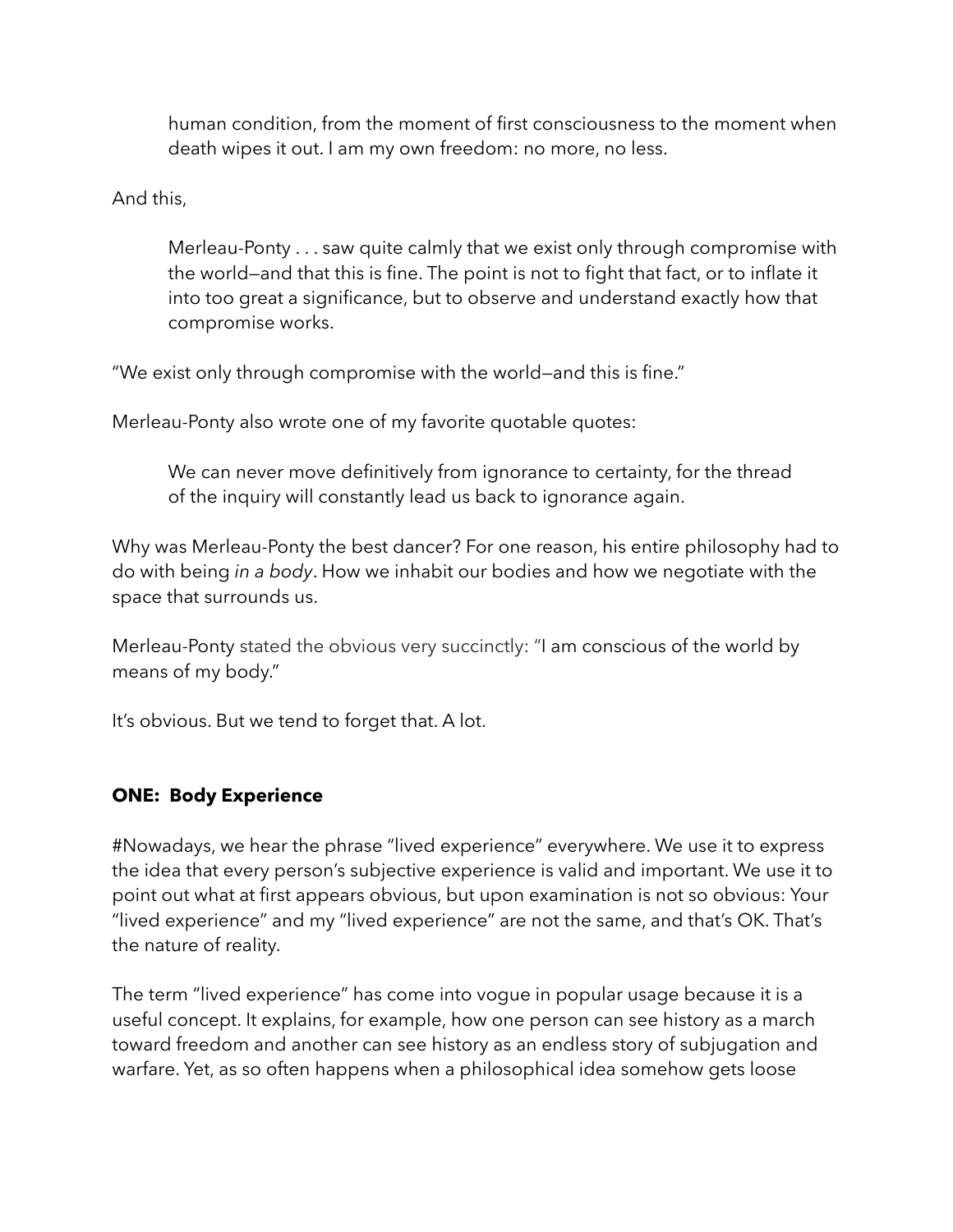from the academic world and enters the popular imagination, in common usage, it is not fully expressed or nuanced.

But #that's one of the things we Humanists attempt to do: think things through. See some nuance.

The first confusion comes if you think about it for a moment: "lived experience?" Don't we have to be alive before we have an experience? So isn't "lived" and "experience" kind of redundant?

Yes, when the idea is taken out of context.

The idea of "lived experience" comes from a European philosophical tradition called phenomenology. Merleau-Ponty was a phenomenologist. The whole point of phenomenology is about how to live in our bodies. Hence the term "lived experience." Lived experience is your subjective narrative based on how you have existed in your body in the world.

I, for example, grew up very poor and experienced malnutrition as a child. So, my bones did not develop correctly. I have bent legs and a swayed back. The older I get, the more that matters in terms of how I navigate the world: every step I take is a reflection of my lived experience of malnutrition. It's part of who I am, even though that experience was five decades ago.

I'm not saying "poor me." That's a silly use of my time and your time. Rather, I am saying that #for all of us, our bodies and what those bodies have experienced is of the utmost importance in our own understanding of ourselves in the world.

"Lived experience," however, as a concept can stay abstract and all in the head, because the idea ignores another part of phenomenology, a term called "lived body."

"Lived experience" comes about because of our experience in a "lived body." Merleau-Ponty wrote,

True reflection presents me to myself not as idle and inaccessible subjectivity, but as identical with my presence in the world and to others, as I am now realizing it: I am all that I see, I am an intersubjective field, not despite my body and historical situation, but, on the contrary, by being this body and this situation, and through them, all the rest. ([Phenomenology of Perception](https://www.goodreads.com/work/quotes/19727))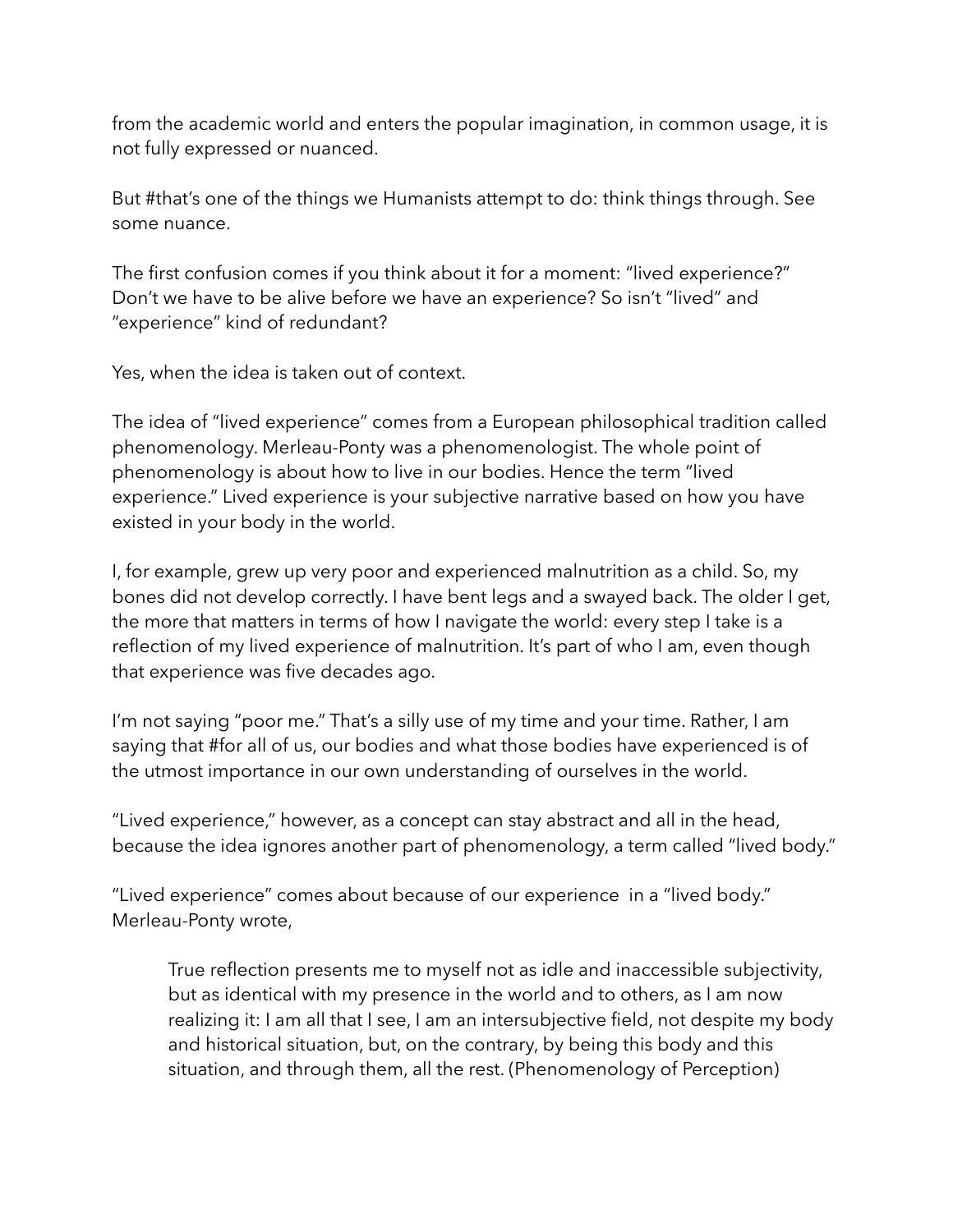"Identical with my presence in the world and to others." #Being present. That's just a couple of words. But it's one of the most difficult things any of us can ever imagine doing. We just don't learn to do it in mainline US culture.

Merleau-Ponty used a simple exercise to explain the importance of "lived body." Whatever you are doing right now—sitting, standing, walking, lying down—whatever you are doing, stop and mentally examine how your body feels. What does "sitting in a chair" *feel* like? What is it doing to your knees? Your ankles? Your muscles? Try to express what your body feels like to yourself in words.

For most of us, that is very difficult.

Merleau-Ponty insisted: #right there is our first human problem. We don't even know what it *feels* like to be in our bodies. Sure, we are aware of extraordinary things stubbing our toes or running up several flights of steps. We do not, however, grasp what it feels like from moment to moment to live in our bodies.

This is the point at which another existentialist, Simone de Beauvoir, went to town. Since we understand so little about how we feel within our own bodies, we can be misled. Beauvoir says that women are sold a narrative about their bodies that is mired in patriarchal assumptions that create a self-imposed, subjugated reality: "I'm too this, I'm too that, I'm too this other thing."

"Self-imposed subjugation" because we don't know how it feels to live in our bodies. Those experiences then, and other personal experiences, add up to "lived experience."

Nowadays we call it names such as "negative self talk."

# **TWO: Spirit Good**

#Merleau-Ponty and Beauvoir are there to tell us that the way Christian Europe—and all its many colonies and outposts—the way Christianity has taught us to deal with the very natural human feelings of passion and angst and unease is to ignore the body. #The equation taught is: spirit, good; flesh, evil: Ignore the body and improve your soul. Merleau-Ponty and Beauvoir are there to say this is exactly the wrong way to go.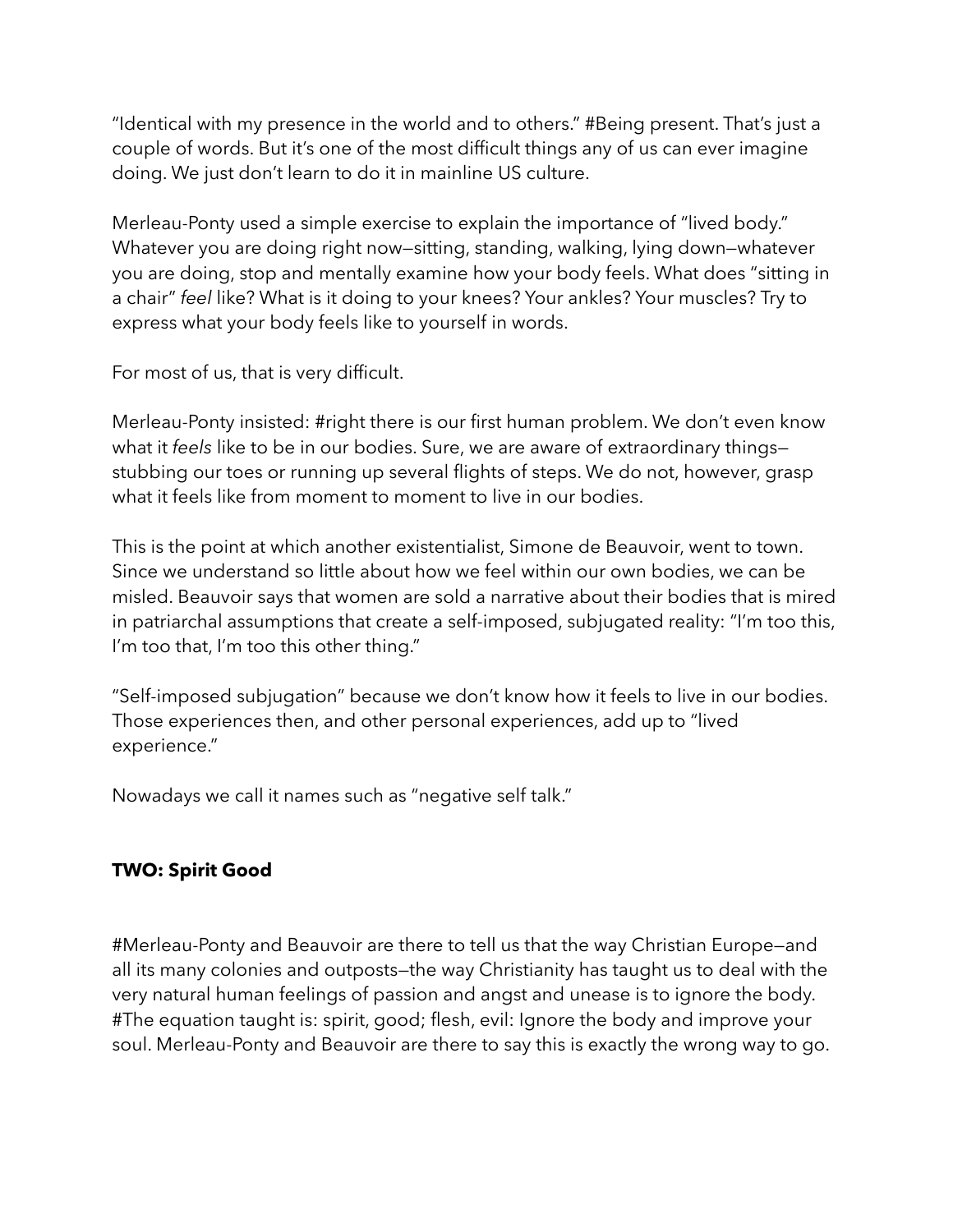#To be in any way whole and present, we must embrace both our own lived experience and our own lived body.

This line of thought reminds me of a poem by Ezra Pound, the twentieth century American poet who made the term "Make it New" synonymous with Modernism. The poem is very short. It goes like this:

And the days are not full enough And the nights are not full enough And life slips by like a field mouse Not shaking the grass

"And life slips by like a field mouse / Not shaking the grass." Ezra Pound is describing a life lived out of the body, ignoring the body: the feeling of being alive is utterly etherial and never enough: ". . . life slips by like a field mouse / Not shaking the grass."

What is being described there is *not* a life well-lived in a body.

Our theme for the month of March is Renewing Commitment. #The first commitment all of us has is to ourselves. To live that well-searched life of meaning, purpose, and justice-making.

Yes, philosophy and theology can seem abstract. But existentialism is the opposite of abstract. I'm reminded of the lives of the existentialist as I've watched the war in Ukraine unfold these past days. The existentialists were all young adults during the Second World War. Merleau-Ponty was a French soldier fighting the Nazis on the front line and was wounded in battle as the French army collapsed.

After the Nazis had captured Paris, Merleau-Ponty founded an underground resistance group with Jean-Paul Sartre called "Under the Boot."

Sartre had also fought on the front lines and was captured by the Nazis and spent time in a prison camp.

Beauvoir taught school in Paris through the war.

Paris was not severely bombed. The Nazi leadership thought of Paris as one of the centers European civilization, and treated the city—if not its citizens—with respect. The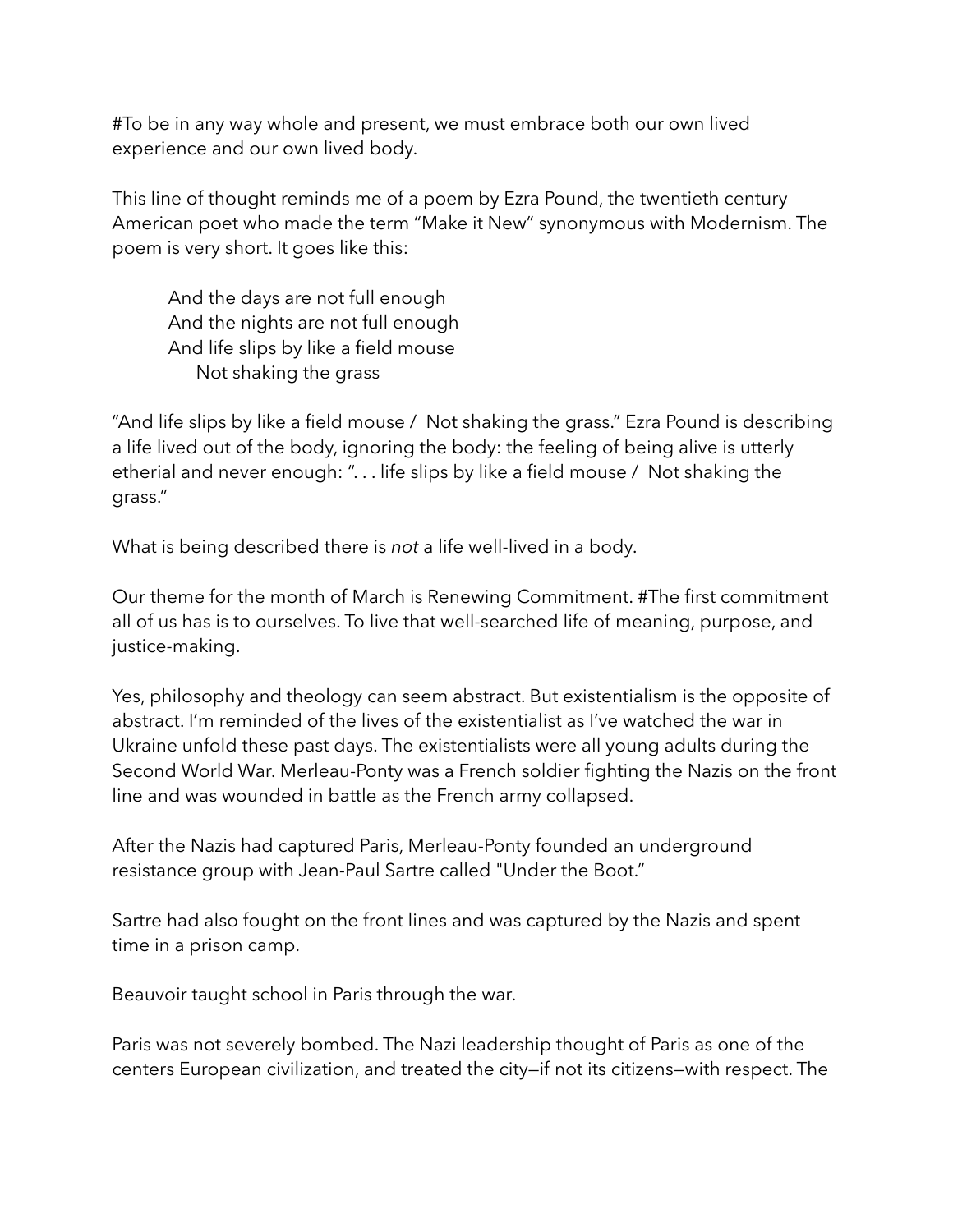cafés, the theaters, the museums, the schools and universities all stayed open during the occupation.

The occupation years were a very surreal experience for the French—going to the usual cafés and shops during the day, hunting and being hunted by Nazis at night.

When the Allies invaded Europe, they first chose to avoid Paris. There wasn't a meaningful Nazi presence there, and they didn't want to waste troops on a rear-guard action. At that point, the French Resistance, including Merleau-Ponty, openly fought the Nazis in the streets until finally the Allies took notice and realized the symbolic value of liberating Paris.

The existentialists had lives. Very dangerous and often controversial lives. Beauvoir was raised in a strict Catholic household. She attended convent schools. She was very pious, until she began asking questions. She became a atheist, saying "Faith allows an evasion of those difficulties which the atheist confronts honestly."

And that fairly well sums up the existential project: "Faith allows an evasion of those difficulties which the atheist confronts honestly."

Beauvoir insisted that her body was hers. She and Sartre had an open relationship all their adult lives. Beauvoir was openly bisexual. She joined with other French women in signing a petition declaring that they had had abortions, even though abortion was illegal in France at that time.

And Beauvoir scandalized Americans by having an open affair with the American writer Nelson Algren, who wrote *The Man with the Golden Arm*. Sometime you're in Chicago with some time, go to the Wicker Park neighborhood and hang out in the coffee shops and bars where Beauvoir and Algren hung out when Beauvoir was in the US. Wicker Park is still a very artsy neighborhood.

#The existentialists are here to tell us that our existence is an existence only. But the *essence* of our lives—in the face of suppression, oppression, imprisonment, war, torture, murder—the essence of our lives is the choices we make in the face of the terrors of being alive.

And that's all about commitment. A commitment to realizing , every day, where we are and making life new everyday